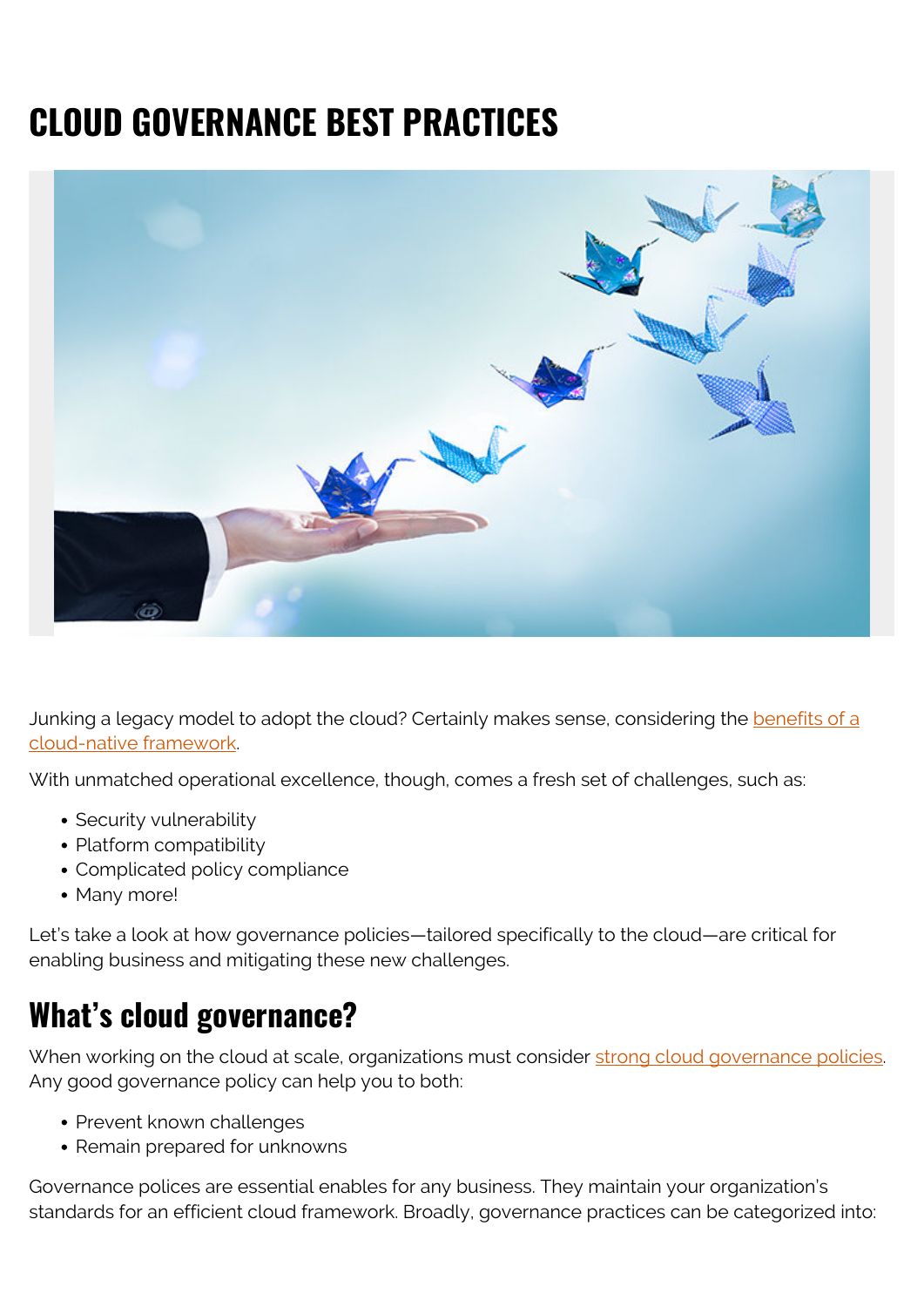- Operations
- Finance
- Risk & compliance

Unfortunately, it's not as simple as taking your existing governance policies and applying it to the cloud. You might need to adjust existing policies or create new ones altogether.

*(Explore the [critical IT policies](https://blogs.bmc.com/blogs/critical-it-tech-policies/) every organization needs.)*



## **Cloud governance best practices**

No matter your size or industry, organizations should harness these six governance practices to make the most of their cloud framework.

## **Keep the focus on organizational goals**

It doesn't matter whether you're adopting [public, private, or hybrid cloud](https://blogs.bmc.com/blogs/public-private-hybrid-cloud/). Any cloud governance model must put the business first.

That is, your organization must align the [cloud infrastructure](https://blogs.bmc.com/blogs/cloud-infrastructure/) and its usage with long-term financial and strategic busines goals. In real talk, this means designing every process and methodology within the cloud framework, and those supporting it, with the goal of reaching desired business outcomes.

*(Read more about [IT-business alignment](https://blogs.bmc.com/blogs/it-business-alignment/) and [how to achieve it.](https://blogs.bmc.com/blogs/3-steps-to-aligning-it-goals-with-business-goals/))*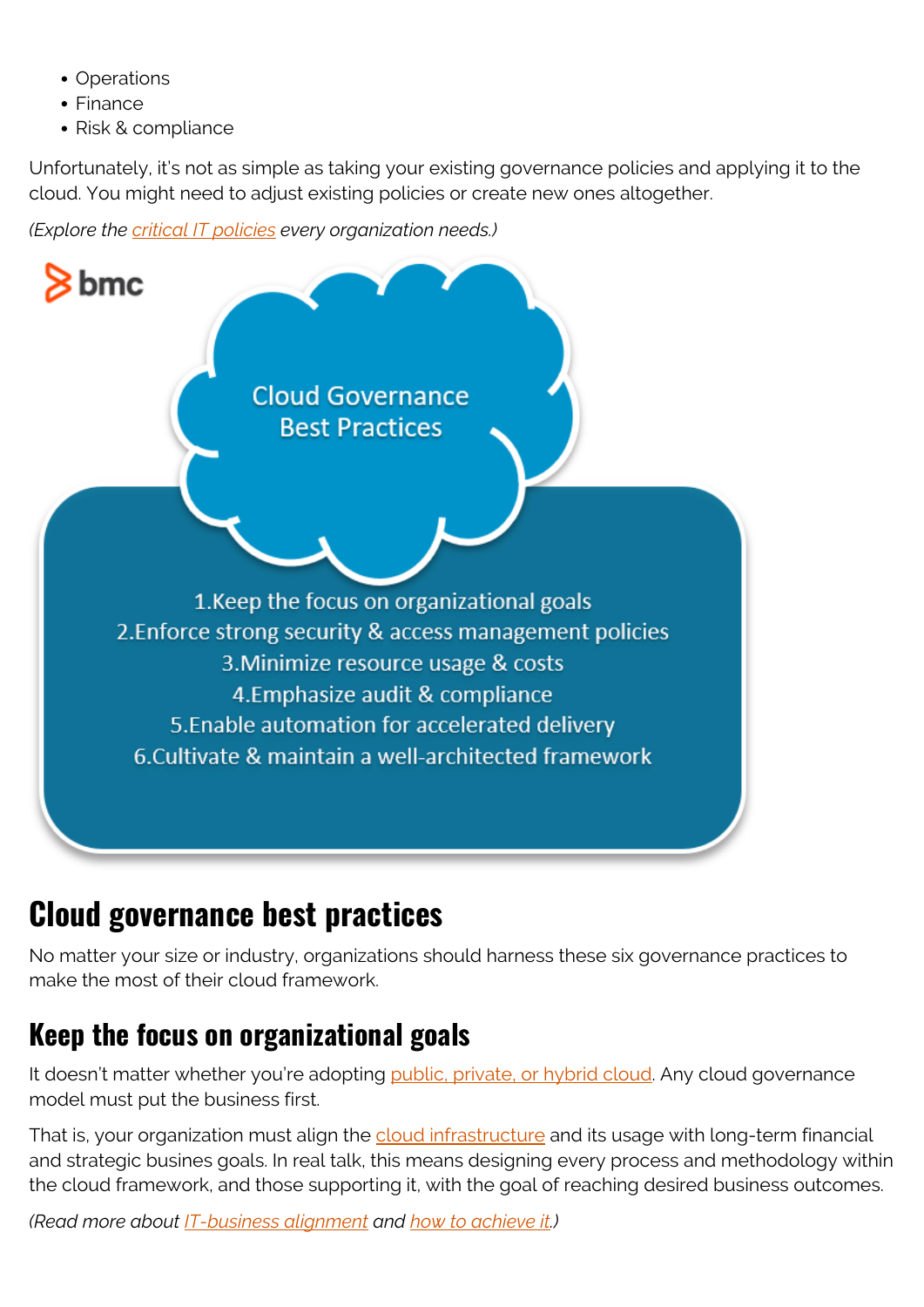Clearly define your cloud governance policy. Ensure that all terms, challenges, and benefits are well understood throughout the organization. (This is particularly important for organizations that are transitioning to a cloud environment, where unknowns and challenges are high).

As a best practice**,** the first step in any [cloud migration](https://blogs.bmc.com/blogs/key-facets-of-a-smart-cloud-migration-strategy/) is to draft and convey the business objectives across the organization. Failure to do so often results in disillusion, where the IT operations team operates and maintains an obscure cloud framework whose business objectives are either vague or completely unknown.

#### **Enforce strong security & access management policies**

Disregarding security is possibly the worst mistake you can make.

This is particularly alarming when you consider cloud environments that encompass a large number of connected devices and tool integrations—as most do. This increases the surface area that is susceptible to attack vectors.

Averting security incidents is an essential governance policy that helps organizations maintain an efficient and secured cloud ecosystem. While doing so, organizations may adopt a number of practices, such as:

- [A DevSecOps model](https://blogs.bmc.com/blogs/devops-devsecops/) that blends security into all phases of development and operations.
- [A security-as-code model](https://blogs.bmc.com/blogs/security-as-code/) that codifies security policies for automated delivery.
- [A shift left testing approach](https://blogs.bmc.com/blogs/what-is-shift-left-shift-left-testing-explained/) that detects and prevents vulnerable defects during early stages of the software development lifecycle (SDLC).
- [Identity and Access Management \(IAM\)](https://blogs.bmc.com/blogs/identity-access-management/) tools for authentication and authorization control.

A diligent approach for hardened security is to consolidate governance policies around it. With centralized management of cloud security policies, organizations achieve an efficient model that can:

- Proactively mitigates risks
- Gain critical oversight of vulnerable flaws and failures

#### **Minimize resource usage & costs**

For every business, cost optimization is central to increasing its bottom line. With a strong governance mechanism, **[IT teams](https://blogs.bmc.com/blogs/it-teams/)** reduce costs in two key ways:

- Identifying and eliminating idle resources
- Optimizing the size of computing services

This also requires a policy framework that adopts practices such as:

- Discarding underutilized or unattached resources.
- Leveraging heatmap tools, such as **AWS CloudWatch**, to project resource demand.
- Designing applications that spin up resources only when required.
- Planning out the usage of spot/reserved instances for greater cost benefit.

To make this cost-efficient approach sustainable, consistently blend and evolve these resource utilization practices across other practices. This ensures that you're optimizing cost—with limited to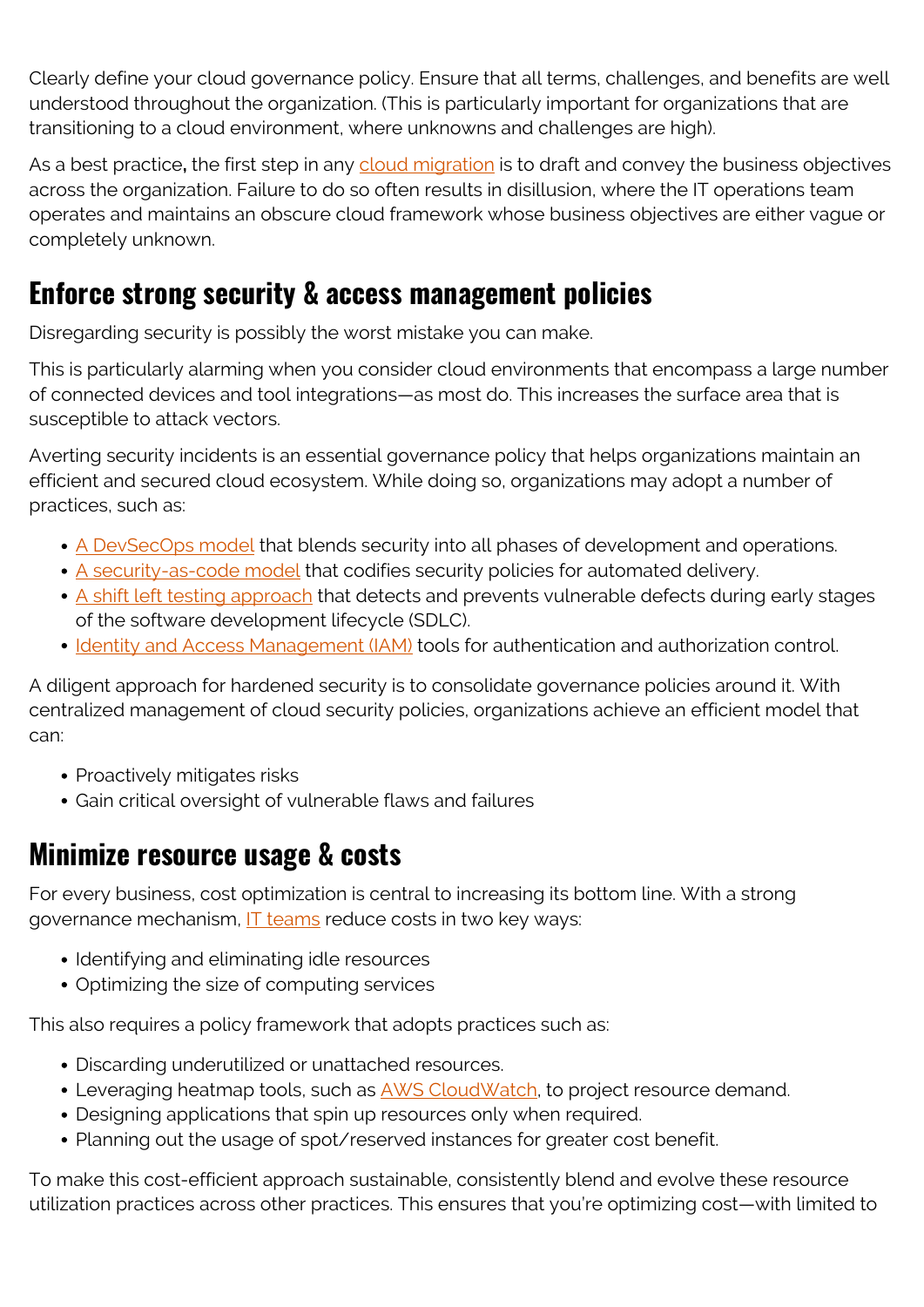no impact on operational efficiency.

#### **Emphasize audit & compliance**

Customer data safety and protection is becoming mainstream, for both regulatory purposes and company standards.

Cloud governance should outline tools, processes, and personnel responsible for enforcing compliance within an existing workflow. [Managed service providers \(MSPs\)](https://blogs.bmc.com/blogs/what-is-a-managed-service-managed-services-explained/) are equally compliant with a proven demonstration of compliance, scope, and responsibilities of regulatory requirements.

Additional actions organizations can take to embed compliance:

- Make use of a [policy-as-code model](https://www.infoq.com/presentations/policy-as-code/) that automates policy execution within a delivery pipeline.
- Include procedures for conducting frequent audits to ensure you continue complying with standards and business objectives.

*(Learn more about [data ethics for companies.](https://blogs.bmc.com/blogs/data-ethics-responsibility/))*

#### **Enable automation for accelerated delivery**

In any efficient cloud framework, [automation](https://blogs.bmc.com/blogs/it-automation/) is one element that acts both as an enabler and an outcomes. Effective automation governance should enforce the adoption of tools, processes, and methodologies that aid automation—without impacting efficiency.

Such practices may include:

- Adopting a **DevOps model** to automate delivery and integration.
- Leveraging tools for automated monitoring and alerts.
- Implementing persistent storage, *databases*, web servers, and [virtual networks](https://blogs.bmc.com/blogs/virtual-network/) for faster application delivery.
- Enabling a [container-based orchestration](https://blogs.bmc.com/blogs/kubernetes-vs-docker-swarm/)

A rule of thumb to automation: identify recurring processes that require manual effort. By modeling workflows to work autonomously, your organization can:

- Increase cost benefit
- Prevent human errors, which cause greater unknowns within an existing pipeline

#### **Cultivate & maintain a well-architected framework**

Your organization's processes and procedures certainly influence the efficiency of your cloud setup. They also equally impact the underlying architecture.

As an essential best practice, organizations should adopt and follow [well-architected principles](https://blogs.bmc.com/blogs/aws-well-architected-framework/) that ensure cloud-based applications are [agile and resilient.](https://blogs.bmc.com/blogs/it-agility/) The fundamental practices of any wellarchitected framework's fundamental practices are categorized as:

**Operational excellence**. To make workloads run effectively with operational excellence, perform all operations as code, develop apps incrementally with small changes, and refine processes frequently.